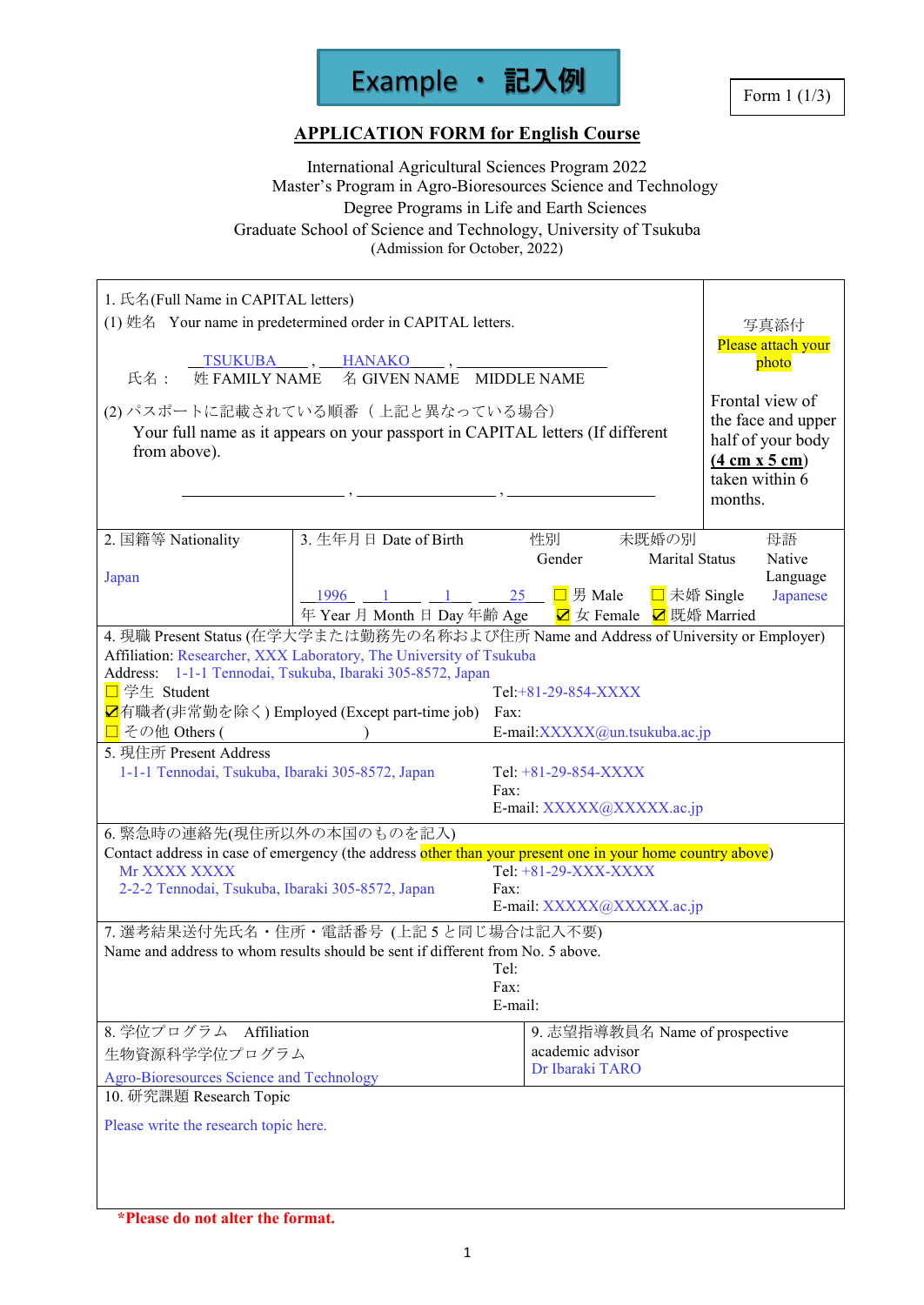Form 1 (2/3)

## 11. 学歴 Educational Background

| 学校教育<br><b>School Education</b>                                                                                                                                                                                                                                                                                                                                                                                         | 学校名・所在地・専攻・取得学位(資格)名<br>Name and address of school, major and<br>title of diploma or degree awarded                                                                                                              | 入学·卒業年月日<br>[自己の修学年数]<br>Dates of entrance<br>and graduation<br>[Number of years]<br>attended] | 正規の修学<br>年数<br>Required<br>number of<br>years of<br>schooling |  |  |
|-------------------------------------------------------------------------------------------------------------------------------------------------------------------------------------------------------------------------------------------------------------------------------------------------------------------------------------------------------------------------------------------------------------------------|------------------------------------------------------------------------------------------------------------------------------------------------------------------------------------------------------------------|------------------------------------------------------------------------------------------------|---------------------------------------------------------------|--|--|
| 初等教育<br>Primary Education<br>[小学校]<br><b>Elementary School</b>                                                                                                                                                                                                                                                                                                                                                          | 学校名 Name of the School: Tsukuba Elementary<br>School<br>住所 Address: Tsukuba 1-1-1<br>Tsukuba, Ibaraki Prefecture, Japan 305-0031                                                                                 | 入学 From<br>2002 Yr., 4 Mon.<br>卒業 To<br>2008 Yr., 3 Mon.<br>[ $6 \nsubseteq$ Years]            | 6年 Years                                                      |  |  |
| 中等教育<br>Secondary Education<br>[中学校]<br>Lower Secondary<br>School<br>(Junior High School)                                                                                                                                                                                                                                                                                                                               | 学校名 Name of the School: Tsukuba Junior High<br>School<br>住所 Address: Tsukuba 2-2-2<br>Tsukuba, Ibaraki Prefecture, Japan 305-0031                                                                                | 入学 From<br>2008 Yr., 4 Mon.<br>卒業 To<br>2011 Yr., 3 Mon.<br>[ $6 \nleftrightarrow$ Years]      | 3年 Years                                                      |  |  |
| [高等学校]<br><b>Upper Secondary</b><br>School<br>(High School)                                                                                                                                                                                                                                                                                                                                                             | 学校名 Name of the School: Tsukuba High<br>School<br>住所 Address: Tsukuba 3-3-3<br>Tsukuba, Ibaraki Prefecture, Japan 305-0031                                                                                       | 入学 From<br>2011 Yr., 4 Mon.<br>卒業 To<br>2014 Yr., 3 Mon.<br>[ $6 \notin Years$ ]               | 3年 Years                                                      |  |  |
| 高等教育<br><b>Higher Education</b><br>[大 学]<br>Undergraduate<br>School                                                                                                                                                                                                                                                                                                                                                     | 学校名 Name of the School: University of Tsukuba<br>住所 Address: Tennodai 1-1-1<br>Tsukuba, Ibaraki Prefecture, Japan 305-0031<br>学位(資格)名 Name of the diploma or degree :<br><b>Bachelor of Bioresource Sciences</b> | 入学 From<br>2014 Yr., 4 Mon.<br>卒業 To<br>2019 Yr., 3 Mon.<br>[ $5 \notin Years$ ]               | 4年 Years                                                      |  |  |
| [大学院]<br>Graduate School<br>(if applicable)                                                                                                                                                                                                                                                                                                                                                                             | 大学名 Name of the University:<br>住所 Address:<br>学位(資格)名 Name of the diploma or degree :                                                                                                                            | 入学 From<br>Yr.,<br>Mon.<br>卒業 To<br>Yr., Mon.<br>年 Years]                                      | 年 Years                                                       |  |  |
| 以上を通算した全学校教育修学年数<br>年 Years<br>$16 \n\text{# Years}$<br>17<br>Total number of years of schooling as given above                                                                                                                                                                                                                                                                                                         |                                                                                                                                                                                                                  |                                                                                                |                                                               |  |  |
| 休学等、在籍中に修学を中断した期間(理由) Periods of interruption of studies, if any. Please indicate the reason.<br>From 2016 $\overline{4}$ Yr., 4 $\overline{4}$ Mon. $\sim$ 2017 $\overline{4}$ Yr., 3 $\overline{4}$ Mon.<br>Leave of absence – personal issues<br>$\mathcal{E}$<br>$\frac{\text{# } Y_{r.}}{\text{# } Y_{r.}}$ $\frac{\text{# } Y_{r.}}{\text{# } Y_{r.}}$ $\frac{\text{# } Y_{r.}}{\text{# } Y_{r.}}$<br>From ______ |                                                                                                                                                                                                                  |                                                                                                |                                                               |  |  |

**Please write the schooling years carefully and correctly.**

**Please do not alter the format.**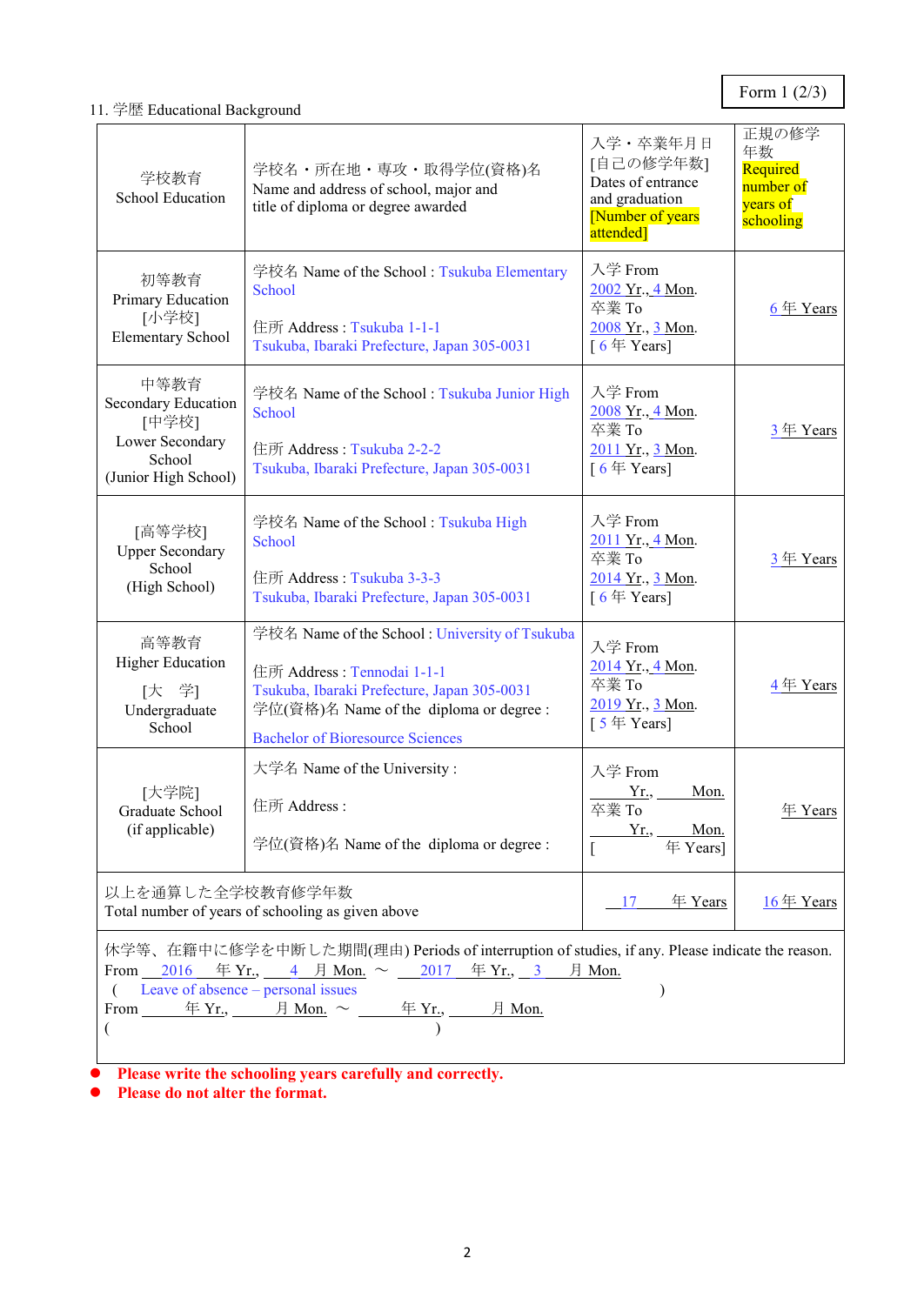|  |  |  | 12. 職歴 Employment record, beginning with the most recent position, if applicable. |  |
|--|--|--|-----------------------------------------------------------------------------------|--|
|  |  |  |                                                                                   |  |

| 勤務先および所在地                            | 勤務期間                 | 役職名        | 職務内容         |
|--------------------------------------|----------------------|------------|--------------|
| Name and address of employer         | Period of employment | Position   | Type of work |
| XXXXXX Laboratory, the University of | From 2019.4 $\sim$   | Researcher | XXXXXXXX     |
| Tsukuba                              | To present           |            |              |
|                                      |                      |            |              |
|                                      | $\sim$               |            |              |
|                                      |                      |            |              |
|                                      | $\sim$               |            |              |
|                                      |                      |            |              |
|                                      | $\sim$               |            |              |

13. 他大学への応募状況 Application to other universities

**□**他大学に応募している I have applied to other university

願書を提出した大学名 Name(s) of university that you have submitted the application.

2.

**☑** 現在他大学に応募していない。I am currently not applying to other university.

私は、貴学に入学を希望し、出願書類等を提出します。なお、私が貴学に提出した出願書類等の全てに関し て、記載事項等に虚偽があった場合は、入学許可を取り消されても異議を申し立てません。

I hereby submit my application for admission to the University of Tsukuba. I fully understand that my application becomes invalid if it is found that I have declared any false information or misrepresented myself within this application.

|                             | <b>Applicant Name</b> |                  |               |            |        |
|-----------------------------|-----------------------|------------------|---------------|------------|--------|
|                             | Signature             | Please sign here |               |            |        |
|                             | Date                  |                  |               |            |        |
|                             |                       |                  | (Year / Month | $\sqrt{2}$ | Day)   |
| t a bhaile bha a Cairmeacht |                       |                  |               |            | Form 2 |

**\*Please do not alter the format.**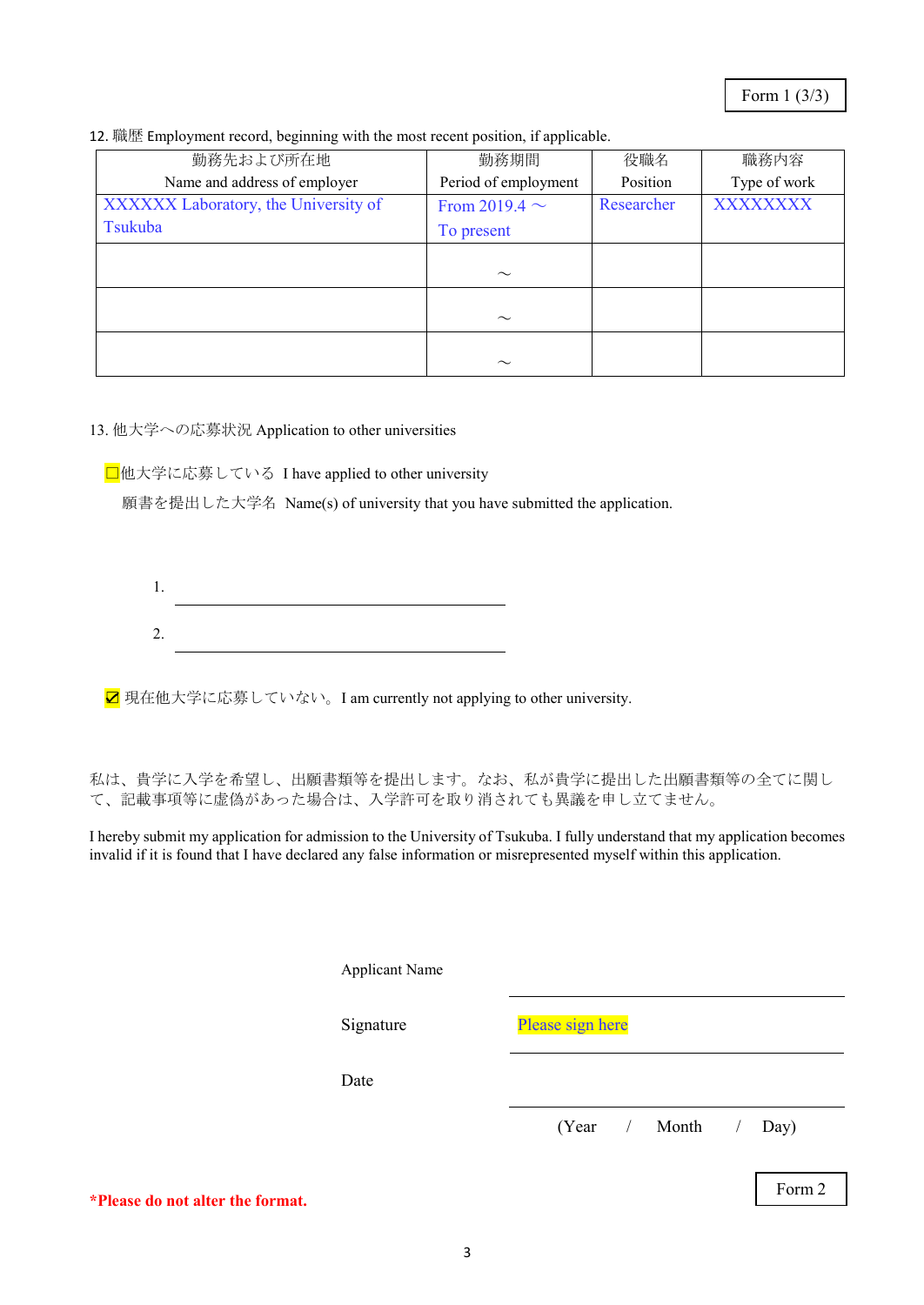# **STUDY PLAN**

#### International Agricultural Sciences Program 2022 Master's Program in Agro-Bioresources Science and Technology Degree Programs in Life and Earth Sciences Graduate School of Science and Technology, University of Tsukuba (Admission for October, 2022)

| Name of Applicant (Name as it appears on your passport)                                                                                                                |                                                                                                                                                                                        |  |  |  |  |
|------------------------------------------------------------------------------------------------------------------------------------------------------------------------|----------------------------------------------------------------------------------------------------------------------------------------------------------------------------------------|--|--|--|--|
| Name of Prospective Academic Advisor<br>Dr.                                                                                                                            | How did you meet with your Prospective academic advisor? $\boxed{\blacksquare}$<br>$\Box$ Email-Internet, $\Box$ Conference, $\Box$ Education Fair, $\Box$ In-person<br>$\Box$ Other ( |  |  |  |  |
| Describe your motivation for the application and study plan in English within 1,000 words. You may describe on a<br>separate A4 size sheet and attach it to this form. |                                                                                                                                                                                        |  |  |  |  |
|                                                                                                                                                                        |                                                                                                                                                                                        |  |  |  |  |
|                                                                                                                                                                        |                                                                                                                                                                                        |  |  |  |  |
|                                                                                                                                                                        |                                                                                                                                                                                        |  |  |  |  |
|                                                                                                                                                                        |                                                                                                                                                                                        |  |  |  |  |
|                                                                                                                                                                        |                                                                                                                                                                                        |  |  |  |  |
|                                                                                                                                                                        |                                                                                                                                                                                        |  |  |  |  |
|                                                                                                                                                                        |                                                                                                                                                                                        |  |  |  |  |
|                                                                                                                                                                        |                                                                                                                                                                                        |  |  |  |  |
|                                                                                                                                                                        |                                                                                                                                                                                        |  |  |  |  |
|                                                                                                                                                                        |                                                                                                                                                                                        |  |  |  |  |
|                                                                                                                                                                        |                                                                                                                                                                                        |  |  |  |  |
|                                                                                                                                                                        |                                                                                                                                                                                        |  |  |  |  |
|                                                                                                                                                                        |                                                                                                                                                                                        |  |  |  |  |

Form 3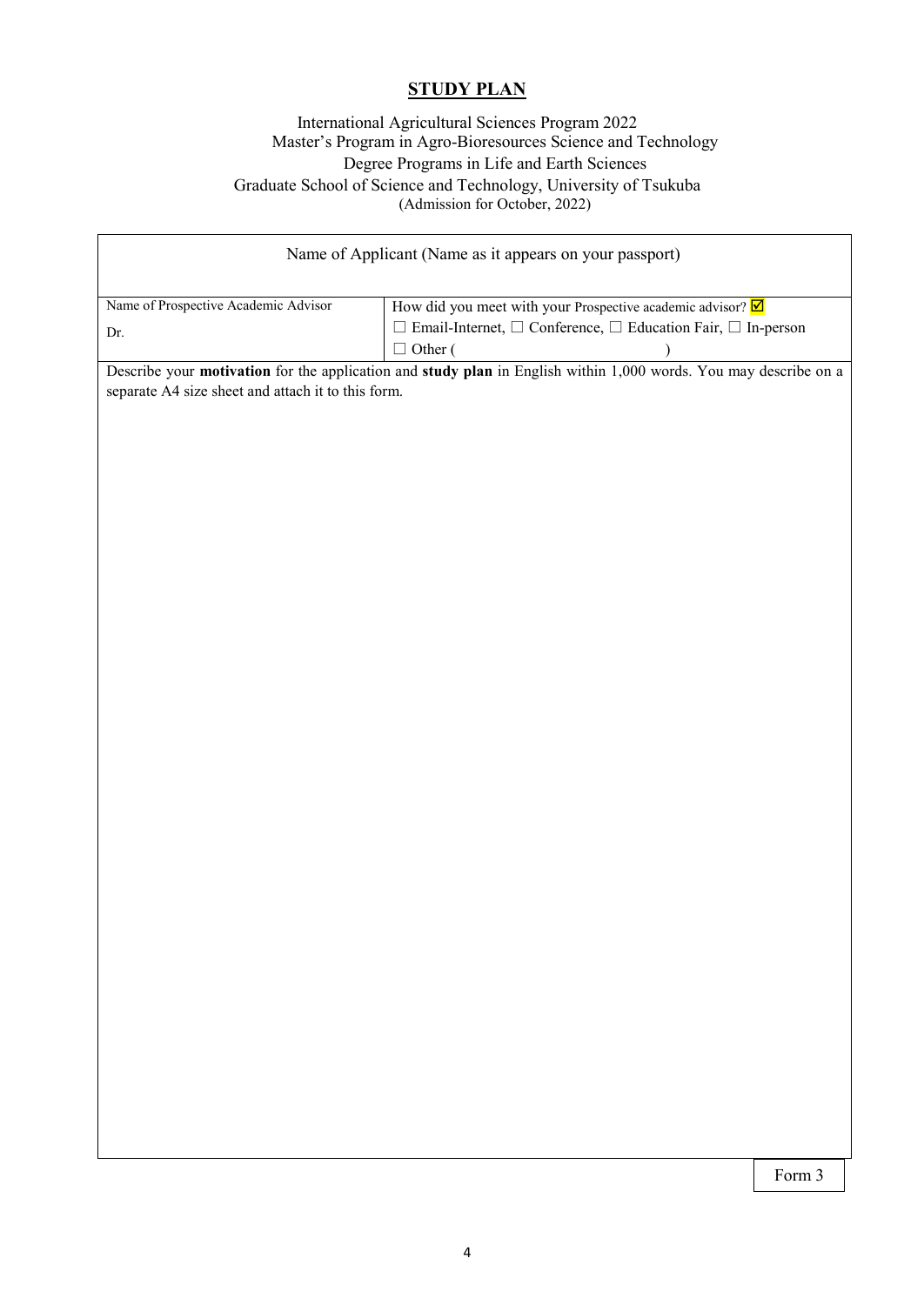## **RECOMMENDATION LETTER**

International Agricultural Sciences Program 2022 Master's Program in Agro-Bioresources Science and Technology Degree Programs in Life and Earth Sciences Graduate School of Science and Technology, University of Tsukuba (Admission for October 2022)

To the President of the University of Tsukuba

**\* A sealed confidential recommendation letter from the Dean of the University, Research supervisor or Head of the Institute of the applicant.**

| Name of Institution |                         |
|---------------------|-------------------------|
| Position            |                         |
| Name                |                         |
| Signature           |                         |
| Date                |                         |
|                     | (Year / Month /<br>Day) |
|                     |                         |
|                     |                         |
|                     |                         |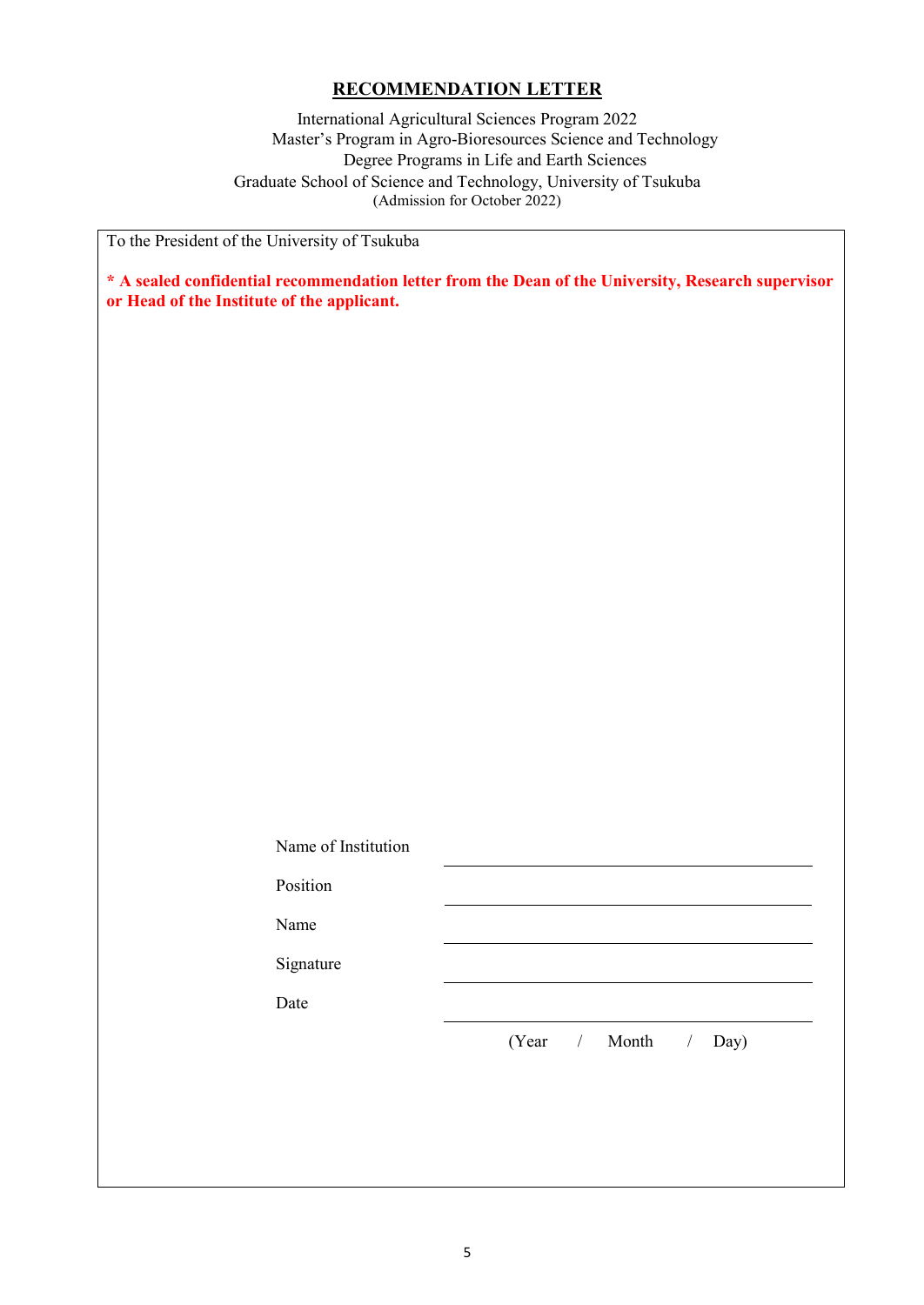## **SUPERVISOR'S AGREEMENT FORM**

## International Agricultural Sciences Program 2022 Master's Program in Agro-Bioresources Science and Technology Degree Programs of Life and Earth Sciences Graduate School of Science and Technology, University of Tsukuba (Admission for October, 2022)

#### **\*Please ask your prospective advisor from the University of Tsukuba to complete this form.**

Supervisor's Information

| Name                |  |
|---------------------|--|
| Name of Institution |  |
| Position            |  |

#### Applicant's Information

| <b>Applicant Name</b>                          |  |
|------------------------------------------------|--|
| <b>Applicant University Name</b>               |  |
| Major in Undergrad/Graduate Program            |  |
| Length of time you have known the applicant    |  |
| Capacity in which you have known the applicant |  |

| his/her Master's Degree research, if he/she passes the entrance examination for admission to the Master's |
|-----------------------------------------------------------------------------------------------------------|
| Program in Agro-Bioresources Science and Technology, University of Tsukuba, Japan.                        |
|                                                                                                           |

| Date (Year / Month/ Day) | Signature | Seal |
|--------------------------|-----------|------|
|                          |           |      |
|                          |           |      |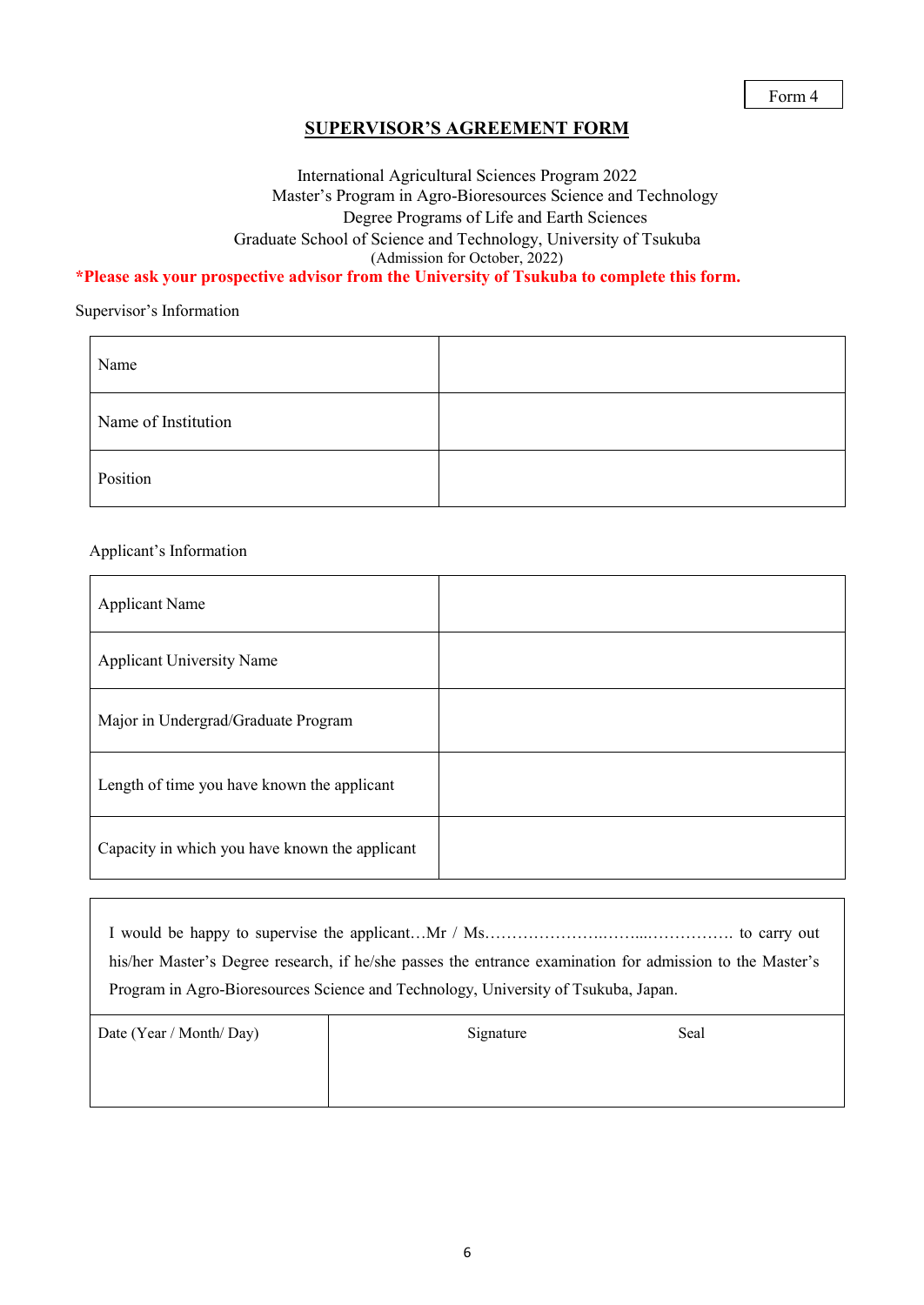#### **PROOF of PAYMENT of EXAMINATION FEE**

## International Agricultural Sciences Program 2022 Master's Program in Agro-Bioresources Science and Technology Degree Programs of Life and Earth Sciences Graduate School of Science and Technology, University of Tsukuba (Admission for October, 2022)

|--|--|

#### Please paste or attach the payment receipt here.

\*Please attach a proof of payment/bank transfer here (keep a photocopy for yourself). In case of online banking, provide a screen shot of your transaction.